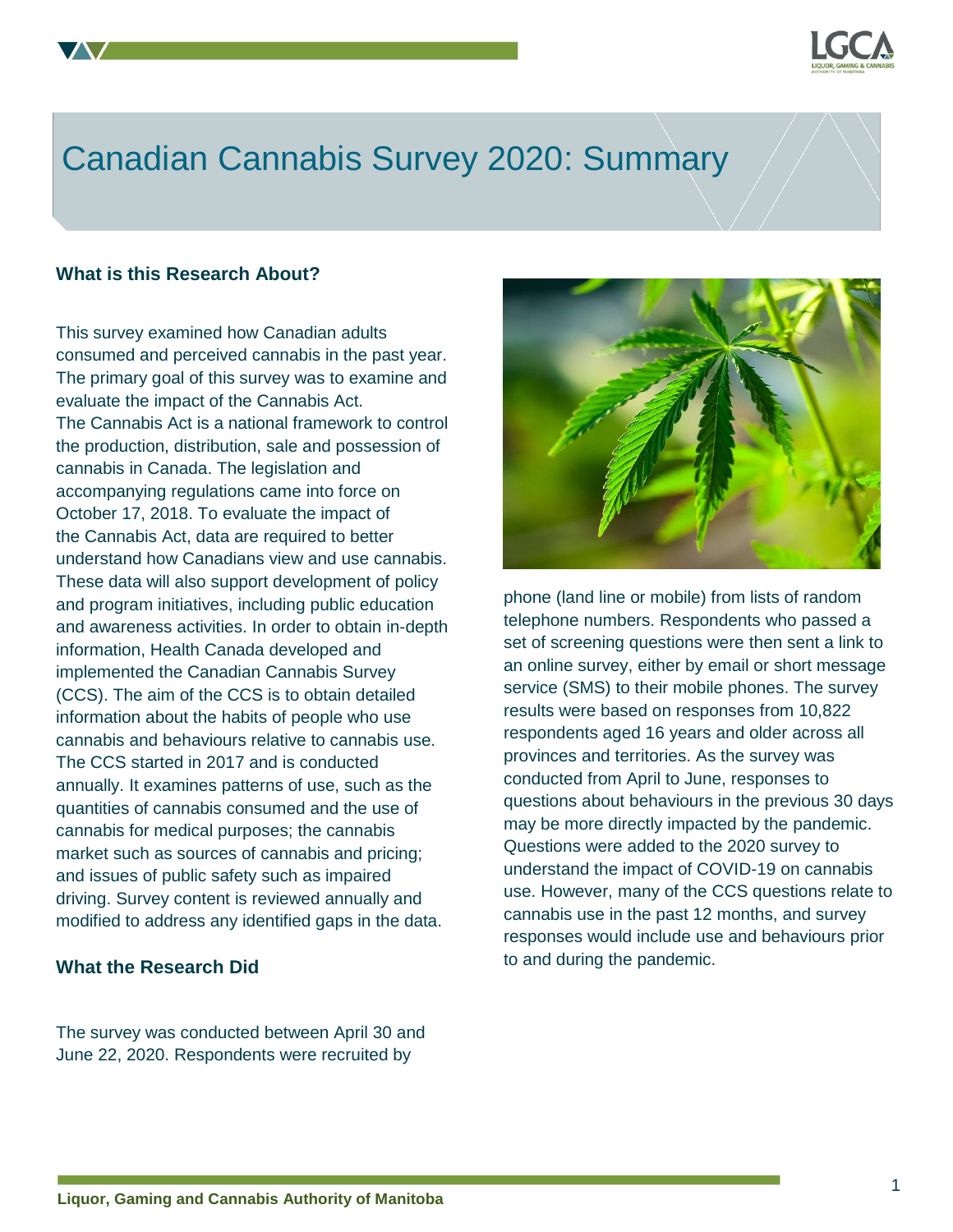

# **What the Research Found?**

The researchers found that the majority of people felt that the occasional use of alcohol or cannabis had no risk or slight risk. Those who used cannabis in the past 12 months reported a lower perception of risk from regular use of cannabis than of those who had not used cannabis. The researchers asked people about their opinions on cannabis impairment. Overall, 45% of people thought consuming cannabis products with lower levels of THC did not lead to greater impairment, while 13% thought it did, and 42% were not sure. Among people who reported using cannabis in the past 12 months, the majority (73%) felt products with lower levels of THC did not lead to greater impairment, while 5% thought it did and 22% were not sure. Canadians were asked about their cannabis use within the past 12 months. Twenty-seven percent of people reported having used cannabis in the past 12 months, an increase from 25% in the previous year. People between the ages of 16 to 24 years were nearly twice as likely to have reported cannabis use in the past year when compared to those 25 years and older. Although younger age groups are more likely to consume cannabis, the average age that people tried cannabis for the first time was 20 years old. Males reported a higher percentage of cannabis use in the past year than females, though cannabis use has been rising for males and females in recent years.

#### **Frequency & Consumption Types**

Canadians who reported using cannabis over the past 12 months were asked how frequently they used the substance. Over half (54%) reported using cannabis three days per month or less, and 18% reported daily cannabis use. Overall, a greater percentage of males (29%) reported daily or almost daily use compared to females (20%), whereas a greater percentage of females (40%) reported less

than monthly use compared to males (31%). People who had reported using cannabis in the past 12 months were asked about their methods of consumption. Smoking (79%) was the most common method of cannabis consumption reported by people who used cannabis in the past 12 months, a decrease from 2019 (84%). Other methods of consumption were: eating it in food (52%), an increase from 2019 (46%), vapourizing using a vape pen or e-cigarette (24%), a decrease from 2019 (27%), and vapourizing using a vapourizer (12%), a decrease from 2019 (15%).

#### **Source & Cost**

Canadians who used cannabis in the past 12 months who obtained cannabis from a legal/licensed source were asked to identify all sources used. People could select more than one source. Responses included using a regulated/authorized storefront (71%), a regulated/authorized online retailer (29%), and growing at home (6%). Thirty-five percent (35%) reported their source came from someone sharing, and 23% paid the person that shared with them. Seventy-two percent (72%) indicated that there was no change in access to legal/licensed cannabis due to the COVID-19 pandemic.

Canadians who used cannabis in the past 12 months who obtained cannabis from an illegal/unlicensed source were asked to identify all sources used. People could select more than one source. Responses included buying from someone they knew (58%), an unregulated online retailer (22%), from a dealer (20%) and an unregulated storefront (19%). Seventy-eight percent (78%) indicated that there was no change in access to illegal/unlicensed cannabis due to the COVID-19 pandemic. People who had used cannabis in the past 12 months indicated typically spending close to \$67 on cannabis products each month, unchanged from 2019.